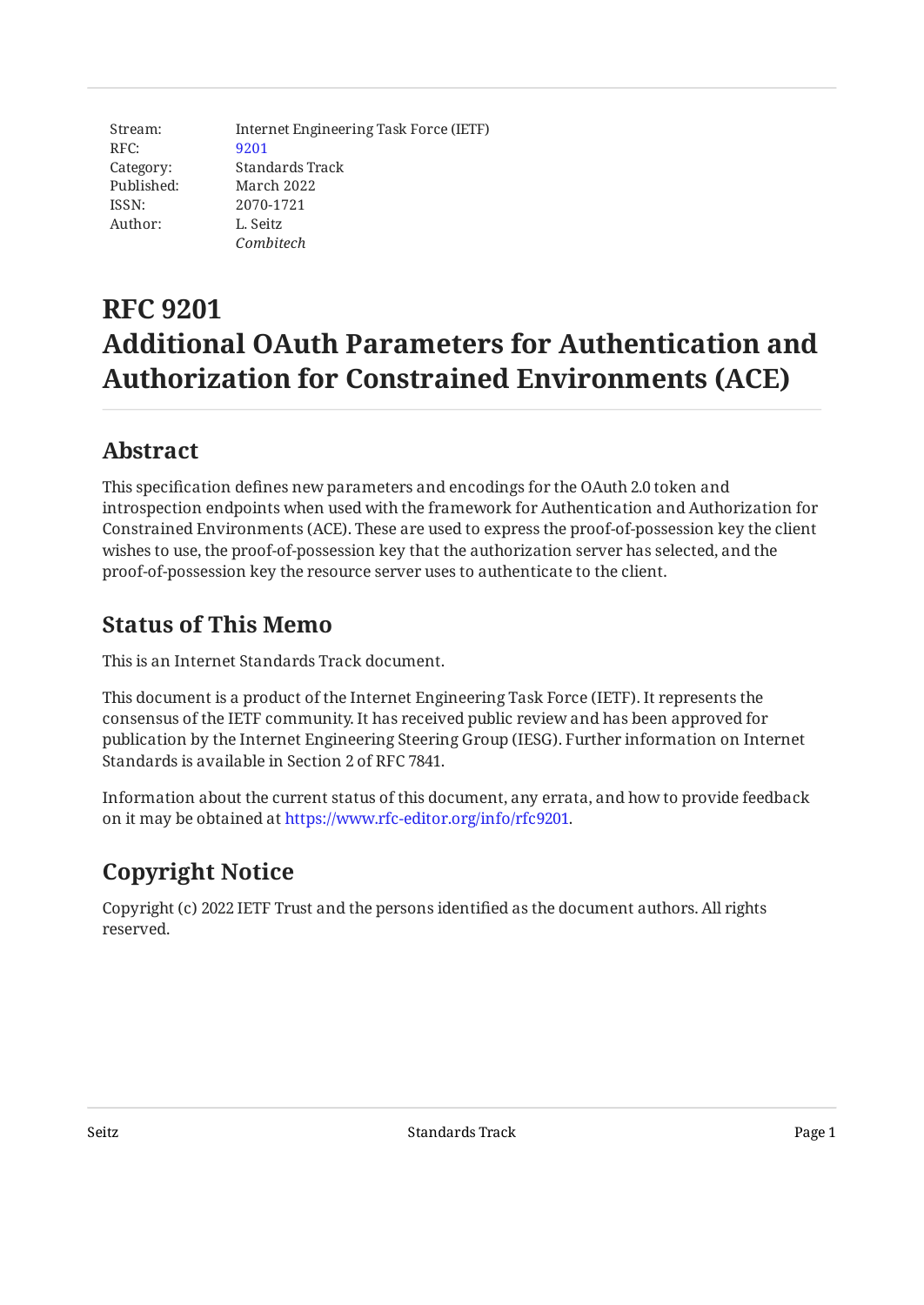This document is subject to BCP 78 and the IETF Trust's Legal Provisions Relating to IETF Documents (<https://trustee.ietf.org/license-info>) in effect on the date of publication of this document. Please review these documents carefully, as they describe your rights and restrictions with respect to this document. Code Components extracted from this document must include Revised BSD License text as described in Section 4.e of the Trust Legal Provisions and are provided without warranty as described in the Revised BSD License.

### <span id="page-1-0"></span>**[Table of Contents](#page-1-0)**

- [1](#page-2-0). [Introduction](#page-2-0)
- [2](#page-2-1). [Terminology](#page-2-1)
- [3](#page-2-2). [Parameters for the Token Endpoint](#page-2-2)
	- [3.1.](#page-2-3) [Client-to-AS Request](#page-2-3)
	- [3.2.](#page-3-0) [AS-to-Client Response](#page-3-0)
- [4](#page-5-0). [Parameters for the Introspection Endpoint](#page-5-0)
- [5](#page-6-0). Confi[rmation Method Parameters](#page-6-0)
- [6](#page-7-0). [CBOR Mappings](#page-7-0)
- [7](#page-7-1). [Requirements When Using Asymmetric Keys](#page-7-1)
- [8](#page-7-2). [Security Considerations](#page-7-2)
- [9](#page-7-3). [Privacy Considerations](#page-7-3)
- [10](#page-8-0). [IANA Considerations](#page-8-0)
	- [10.1.](#page-8-1) [OAuth Parameter Registration](#page-8-1)
	- [10.2.](#page-8-2) [OAuth Parameters CBOR Mappings Registration](#page-8-2)
	- [10.3.](#page-9-0) [OAuth Token Introspection Response CBOR Mappings Registration](#page-9-0)

#### [11](#page-9-1). [References](#page-9-1)

- [11.1.](#page-9-2) [Normative References](#page-9-2)
- [11.2.](#page-10-0) [Informative References](#page-10-0)

[Acknowledgments](#page-10-1)

[Author's Address](#page-10-2)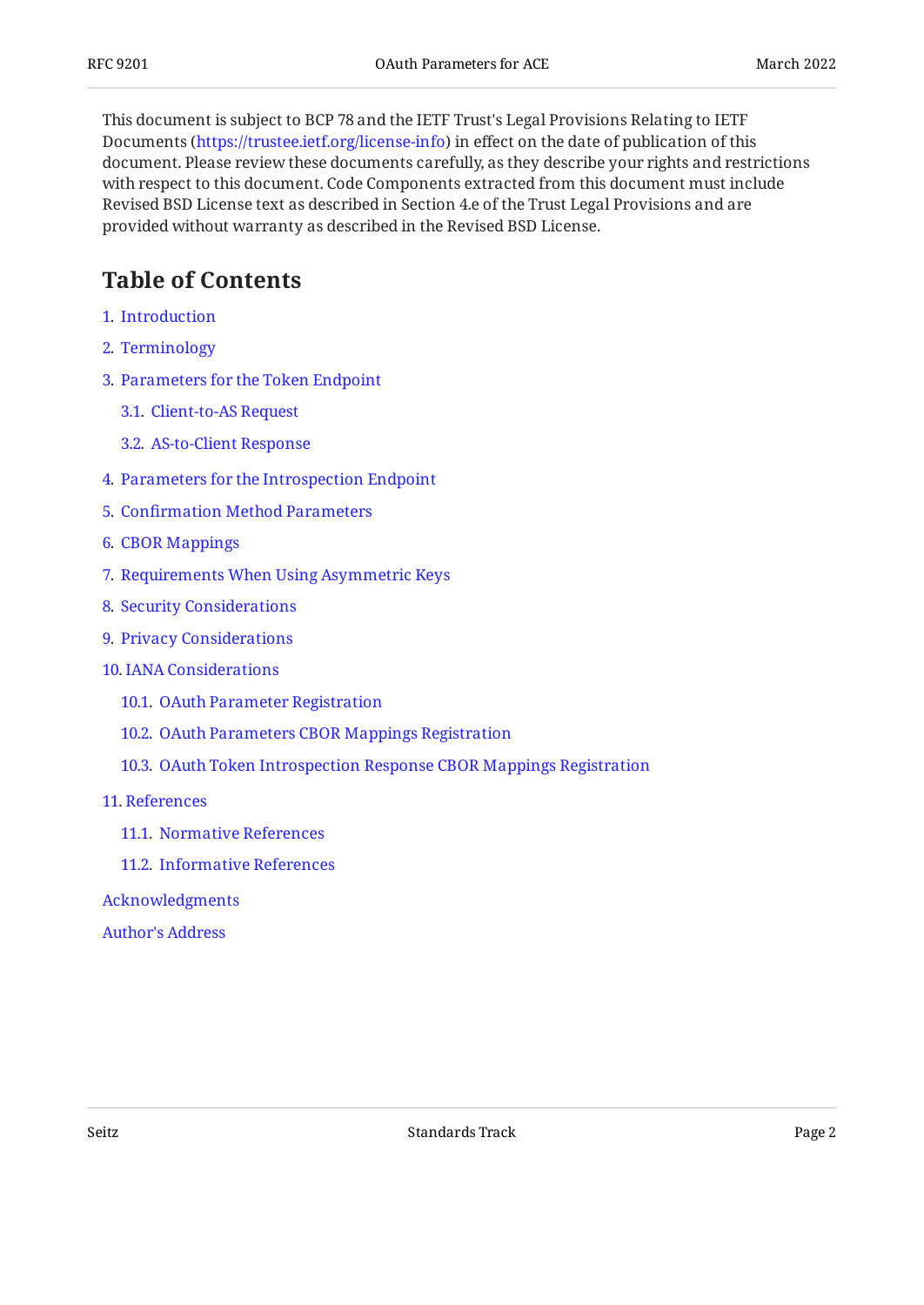### <span id="page-2-0"></span>**[1. Introduction](#page-2-0)**

The Authentication and Authorization for Constrained Environments (ACE) specification [[RFC9200\]](#page-10-3) requires some new parameters for interactions with the OAuth 2.0 [RFC6749] token and introspection endpoints, as well as some new claims to be used in access tokens. These parameters and claims can also be used in other contexts and have therefore been put into a dedicated document to facilitate their use in a manner independent of [RFC9200].  $\,$ 

Note that although all examples are shown in Concise Binary Object Representation (CBOR) [[RFC8949\]](#page-10-4), JSON [RFC8259] **MAY** be used as an alternative for HTTP-based communications, as specified in [RFC9200].

### <span id="page-2-1"></span>**[2. Terminology](#page-2-1)**

The key words "MUST", "MUST NOT", "REQUIRED", "SHALL", "SHALL NOT", "SHOULD", "SHOULD NOT", "**RECOMMENDED", "NOT RECOMMENDED", "MAY",** and "OPTIONAL" in this document are to be interpreted as described in BCP 14 [RFC2119] [RFC8174] when, and only when, they appear in all capitals, as shown here.

Readers are assumed to be familiar with the terminology from [RFC9200], especially the terminology for entities in the architecture such as client (C), resource server (RS), and authorization server (AS).

Terminology from [RFC8152] is used in the examples, especially COSE\_Key, which is defined in . [Section 7](https://www.rfc-editor.org/rfc/rfc8152#section-7) of [[RFC8152\]](#page-9-7)

Note that the term "endpoint" is used here following its OAuth 2.0 [RFC6749] definition, which is to denote resources such as token and introspection at the AS and authz-info at the RS. The Constrained Application Protocol (CoAP) [\[RFC7252](#page-10-5)] definition, which is "[a]n entity participating in the CoAP protocol", is not used in this specification.

### <span id="page-2-2"></span>**[3. Parameters for the Token Endpoint](#page-2-2)**

This section defines additional parameters for the interactions with the token endpoint in the ACE framework [[RFC9200\]](#page-10-3).

#### <span id="page-2-3"></span>**[3.1. Client-to-AS Request](#page-2-3)**

This section defines the "req\_cnf" parameter allowing clients to request a specific proof-of-possession key in an access token from a token endpoint in the ACE framework [\[RFC9200\]](#page-10-3):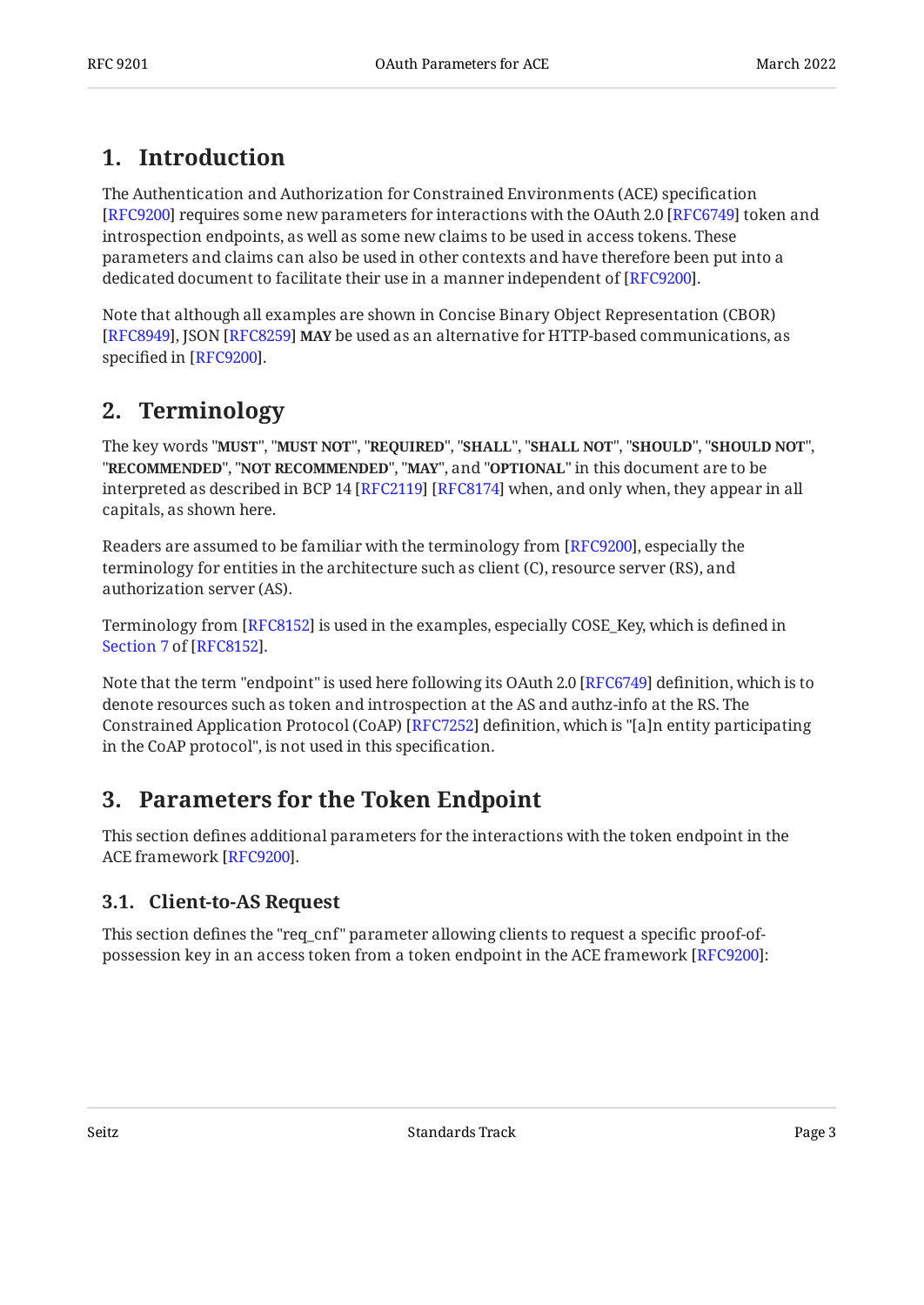#### req\_cnf

. This field contains information about the key the client would like to bind to the **OPTIONAL** access token for proof of possession. It is **RECOMMENDED** that an AS rejects a request containing a symmetric key value in the "req\_cnf" field (kty=Symmetric), since the AS is expected to be able to generate better symmetric keys than a constrained client. (Note: this does not apply to key identifiers referencing a symmetric key.) The AS **MUST** verify that the client really is in possession of the corresponding key. Profiles of [RFC9200] using this specification **MUST** define the proof-of-possession method used by the AS if they allow clients to use this request parameter. Values of this parameter follow the syntax and semantics of the "cnf"claim either from [Section](https://www.rfc-editor.org/rfc/rfc7800#section-3.1) 3.1 of [RFC8747] for CBOR-based interactions or from Section [3.1](https://www.rfc-editor.org/rfc/rfc7800#section-3.1) of [[RFC7800\]](#page-9-8) for JSON-based interactions.

[Figure 1](#page-3-1) shows a request for an access token using the "req\_cnf" parameter to request a specific public key as a proof-of-possession key. The content is displayed in CBOR diagnostic notation without abbreviations and with line breaks for better readability.

```
Header: POST (Code=0.02)<br>Uri-Host: "as.example.com"
Uri-Host: "as.example.com"
Uri-Path: "token"
Content-Format: "application/ace+cbor"
Payload:
{
 "req_cnf" : {
 "COSE_Key" : {
           "kty" : "EC2",
 "kid" : h'11',
 "crv" : "P-256",
           "x" : h'BAC5B11CAD8F99F9C72B05CF4B9E26D24
                   4DC189F745228255A219A86D6A09EFF',
           "y" : h'20138BF82DC1B6D562BE0FA54AB7804A3
                   A64B6D72CCFED6B6FB6ED28BBFC117E'
       }
    }
  }
```
<span id="page-3-0"></span>*[Figure 1: Example Request for an Access Token Bound to an Asymmetric Key](#page-3-1)* 

#### **[3.2. AS-to-Client Response](#page-3-0)**

This section defines the following additional parameters for an AS response to a request to the token endpoint:

cnf

**REQUIRED** if the token type is "pop" and a symmetric key is used. **MAY** be present for asymmetric proof-of-possession keys. This field contains the proof-of-possession key that the AS selected for the token. Values of this parameter follow the syntax and semantics of the "cnf"claim either from [Section](https://www.rfc-editor.org/rfc/rfc7800#section-3.1) 3.1 of [RFC8747] for CBOR-based interactions or from Section 3.1 of [RFC7800] for JSON-based interactions. See [Section 5](#page-6-0) for additional discussion of the usage of this parameter.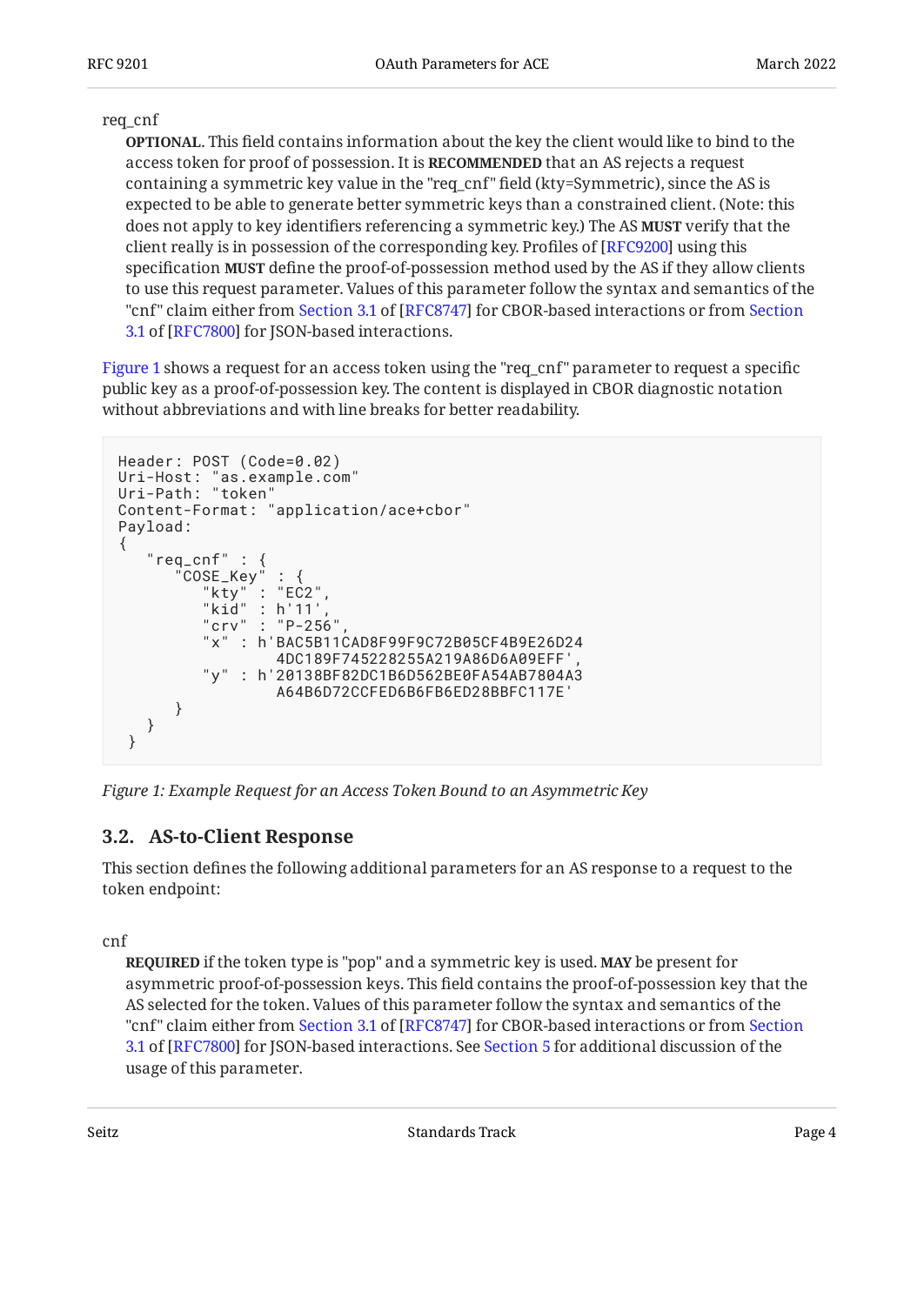#### rs\_cnf

**OPTIONAL** if the token type is "pop" and asymmetric keys are used. **MUST NOT** be present otherwise. This field contains information about the public key used by the RS to authenticate. If this parameter is absent, either the RS does not use a public key or the AS knows that the RS can authenticate itself to the client without additional information. Values of this parameter followthe syntax and semantics of the "cnf" claim either from Section 3.1 of [RFC8747] for CBOR-basedinteractions or from Section 3.1 of [RFC7800] for JSON-based interactions. See [Section 5](#page-6-0) for additional discussion of the usage of this parameter.

[Figure 2](#page-4-0) shows an AS response containing a token and a "cnf" parameter with a symmetric proofof-possession key.

```
Header: Created (Code=2.01)
Content-Format: "application/ace+cbor"
Payload:
{
   "access_token" : h'4A5015DF686428 ...
    (remainder of CWT omitted for brevity;
   CWT contains COSE_Key in the "cnf" claim)',
  "cnf" :: "COSE_Key" : {
 "kty" : "Symmetric",
 "kid" : h'DFD1AA97',
       "k" : h'849B5786457C1491BE3A76DCEA6C427108'
     }
   }
}
```
*[Figure 2: Example AS Response with an Access Token Bound to a Symmetric Key](#page-4-0)* 

<span id="page-4-1"></span>[Figure 3](#page-5-1) shows an AS response containing a token bound to a previously requested asymmetric proof-of-possession key (not shown) and an "rs\_cnf" parameter containing the public key of the RS.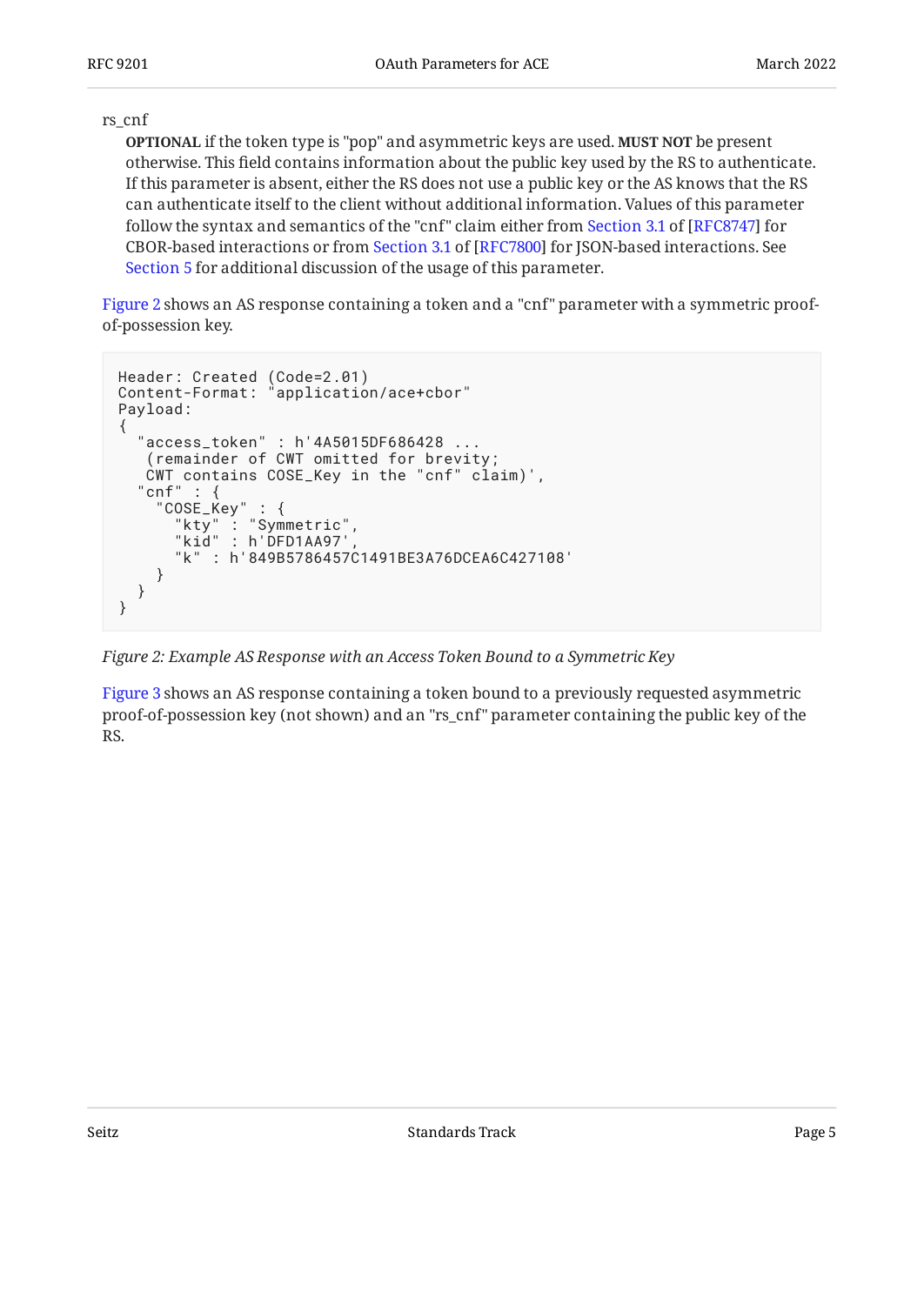```
Header: Created (Code=2.01)
Content-Format: "application/ace+cbor"
Payload:
{
 "access_token" : h'D08343A1010AA1054D2A45DF6FBC5A5A ...
 (remainder of CWT omitted for brevity)',
 "rs_cnf" : {
 "COSE_Key" : {
      "kty" : "EC2",
      "kid" : h'12'"crv" : "P-256" "x" : h'BCEE7EAAC162F91E6F330F5771211E220
               B8B546C96589B0AC4AD0FD24C77E1F1',
       "y" : h'C647B38C55EFBBC4E62E651720F002D5D
               75B2E0C02CD1326E662BCA222B90416'
     }
   }
}
```
<span id="page-5-0"></span>*[Figure 3:](#page-5-1) [Example AS Response Including the RS's Public Key](#page-4-1)* 

## **[4. Parameters for the Introspection Endpoint](#page-5-0)**

This section defines the use of CBOR instead of JSON for the "cnf" introspection response parameterspecified in Section 9.4 of [RFC8705].

If CBOR is used instead of JSON in an interaction with the introspection endpoint, the AS **MUST** use the parameter mapping specified in [Table 1](#page-7-4) and the value must follow the syntax of "cnf" claim valuesfrom Section 3.1 of [RFC8747].

<span id="page-5-2"></span>[Figure 4](#page-6-1) shows an AS response to an introspection request including the "cnf" parameter to indicate the proof-of-possession key bound to the token.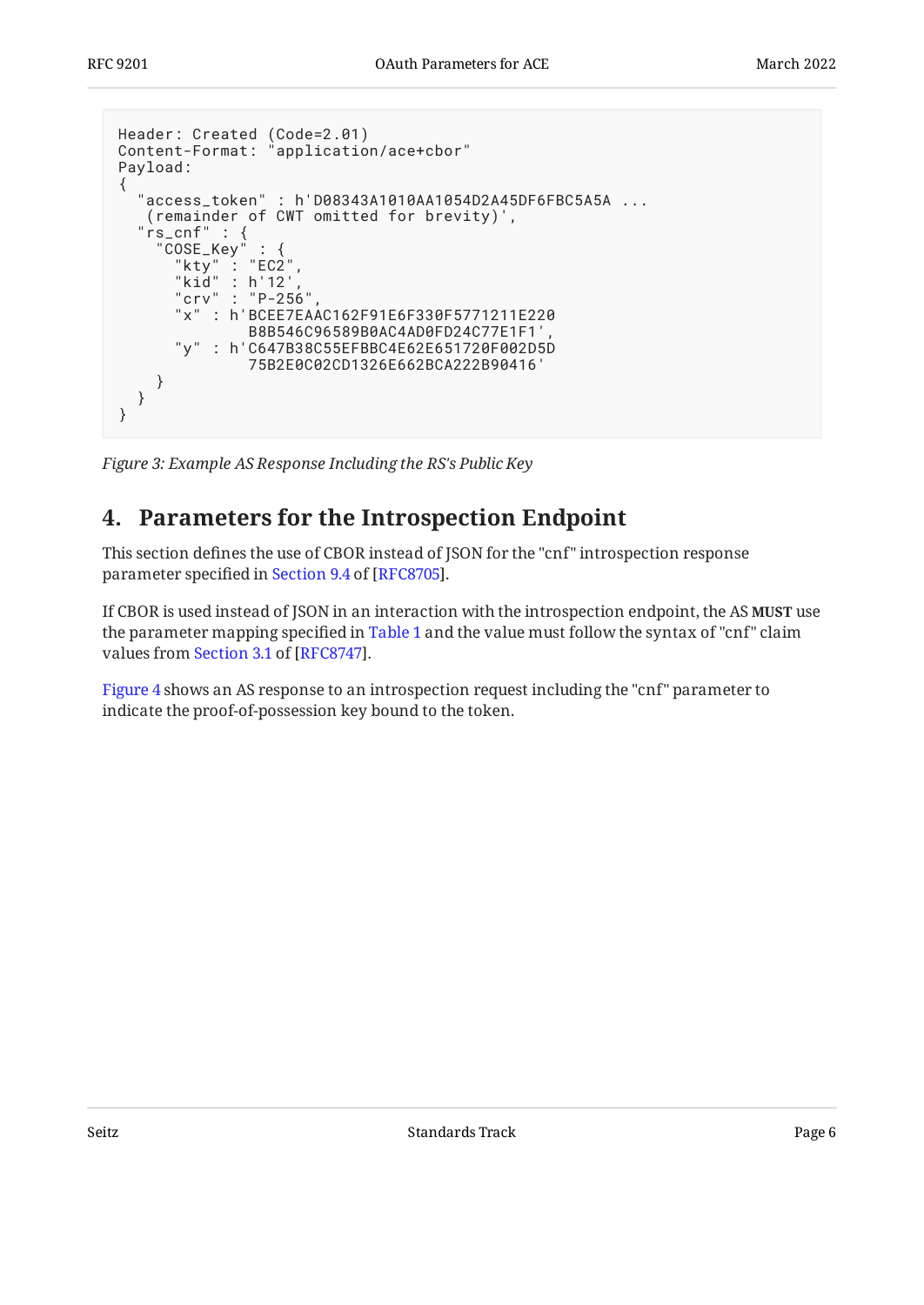```
Header: Created (Code=2.01)
Content-Format: "application/ace+cbor"
Payload:
{
 "active" : true,
 "scope" : "read",
 "aud" : "tempSensor4711",
  "cnf" : {
     "COSE_Key" : {
      "kty" : "EC2""kid" : h'11'"crv" : "P-256"
       "x" : h'BAC5B11CAD8F99F9C72B05CF4B9E26D24
               4DC189F745228255A219A86D6A09EFF',
       "y" : h'20138BF82DC1B6D562BE0FA54AB7804A3
               A64B6D72CCFED6B6FB6ED28BBFC117E'
     }
   }
}
```
<span id="page-6-0"></span>*[Figure 4:](#page-6-1) [Example Introspection Response](#page-5-2)* 

### **[5. C](#page-6-0)onfi[rmation Method Parameters](#page-6-0)**

The confirmation method parameters are used in [[RFC9200\]](#page-10-3) as follows:

- "req\_cnf" in the access token request C -> AS, **OPTIONAL** to indicate the client's raw public key or the key identifier of a previously established key between the C and RS that the client wishes to use for proof of possession of the access token.
- "cnf" in the token response AS -> C, **OPTIONAL** if using an asymmetric key or a key that the client requested via a key identifier in the request. **REQUIRED** if the client didn't specify a "req\_cnf" and symmetric keys are used. Used to indicate the symmetric key generated by the AS for proof of possession of the access token.
- $\bullet$  "cnf" in the introspection response AS -> RS,  $\texttt{REQURED}$  if the access token that was subject to introspection is a proof-of-possession token, absent otherwise. Indicates the proof-ofpossession key bound to the access token.
- "rs\_cnf" in the token response AS -> C, **OPTIONAL** to indicate the public key of the RS if it uses one to authenticate itself to the client and the binding between the key and RS identity is not established through other means.

Note that the COSE\_Key structure in a confirmation claim or parameter may contain an "alg" or "key\_ops" parameter. If such parameters are present, a client **MUST NOT** use a key that is incompatible with the profile or proof-of-possession algorithm according to those parameters. An RS **MUST** reject a proof of possession using such a key with a response code equivalent to the CoAP code 4.00 (Bad Request).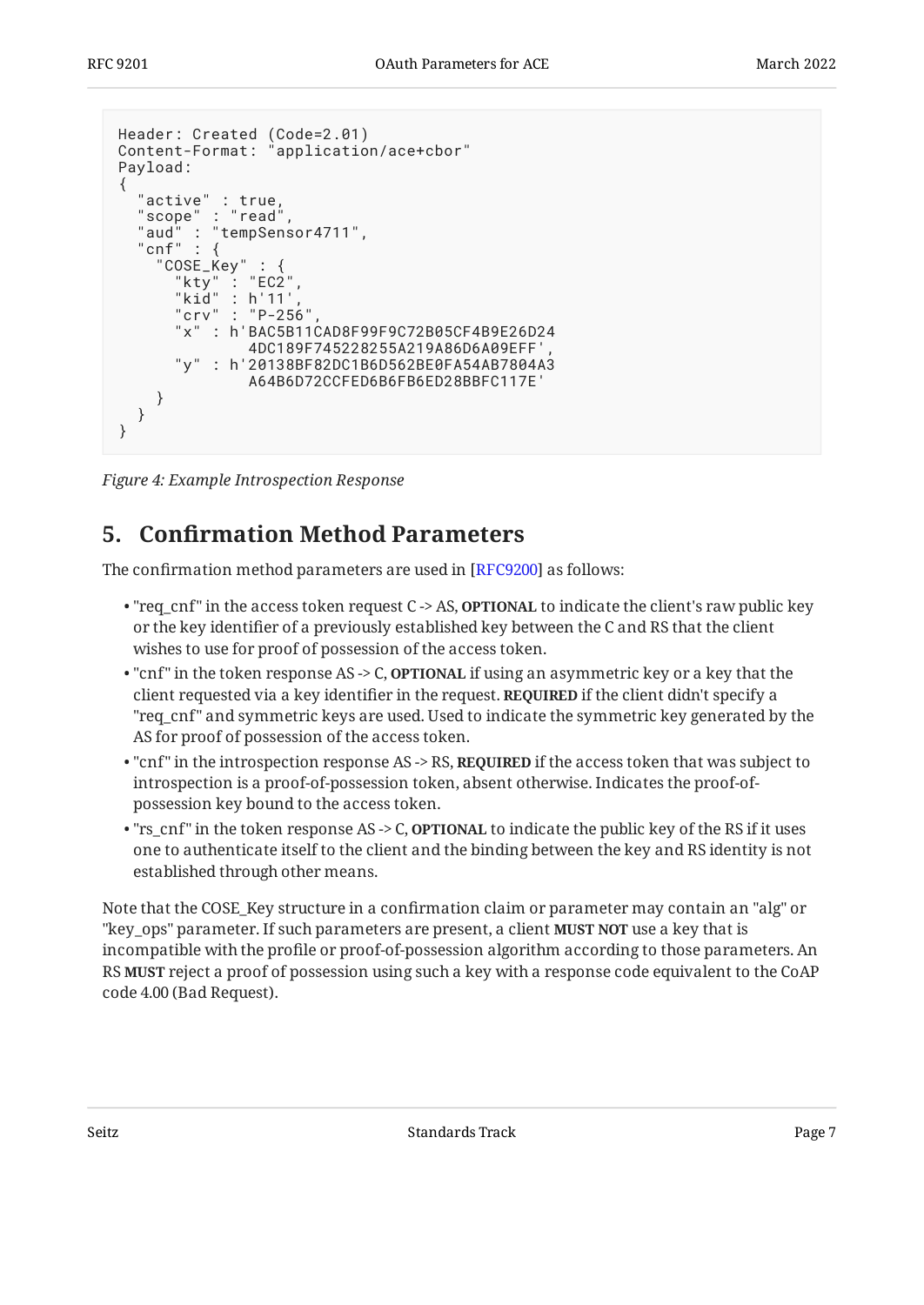If an access token is issued for an audience that includes several RSs, the "rs\_cnf" parameter be used, since the client cannot determine for which RS the key applies. This document **MUST NOT** recommends to specify a different endpoint that the client can use to acquire RS authentication keys in such cases. The specification of such an endpoint is out of scope for this document.

### <span id="page-7-0"></span>**[6. CBOR Mappings](#page-7-0)**

If CBOR is used, the new parameters and claims defined in this document **MUST** be mapped to CBOR types, as specified in [Table 1,](#page-7-4) using the given integer abbreviation for the map key.

<span id="page-7-4"></span>

| <b>Name</b>        | <b>CBOR Key</b> | <b>Value Type</b> | Usage                  |
|--------------------|-----------------|-------------------|------------------------|
| $req\_cnf \quad 4$ |                 | map               | token request          |
| cnf                | 8               | map               | token response         |
| cnf                | 8               | map               | introspection response |
| rs cnf             | 41              | map               | token response         |

<span id="page-7-1"></span>*[Table 1: CBOR Mappings for New Parameters and Claims](#page-7-4)* 

## **[7. Requirements When Using Asymmetric Keys](#page-7-1)**

An RS using asymmetric keys to authenticate to the client **MUST NOT** hold several different asymmetric key pairs applicable to the same authentication algorithm. For example, when using DTLS, the RS **MUST NOT** hold several asymmetric key pairs applicable to the same cipher suite. The reason for this restriction is that the RS has no way of determining which key to use before the client's identity is established. Therefore, authentication attempts by the RS could randomly fail based on which key the RS selects, unless the algorithm negotiation produces a unique choice of key pair for the RS.

### <span id="page-7-2"></span>**[8. Security Considerations](#page-7-2)**

This document is an extension to [RFC9200]. All security considerations from that document apply here as well.

## <span id="page-7-3"></span>**[9. Privacy Considerations](#page-7-3)**

This document is an extension to [RFC9200]. All privacy considerations from that document apply here as well.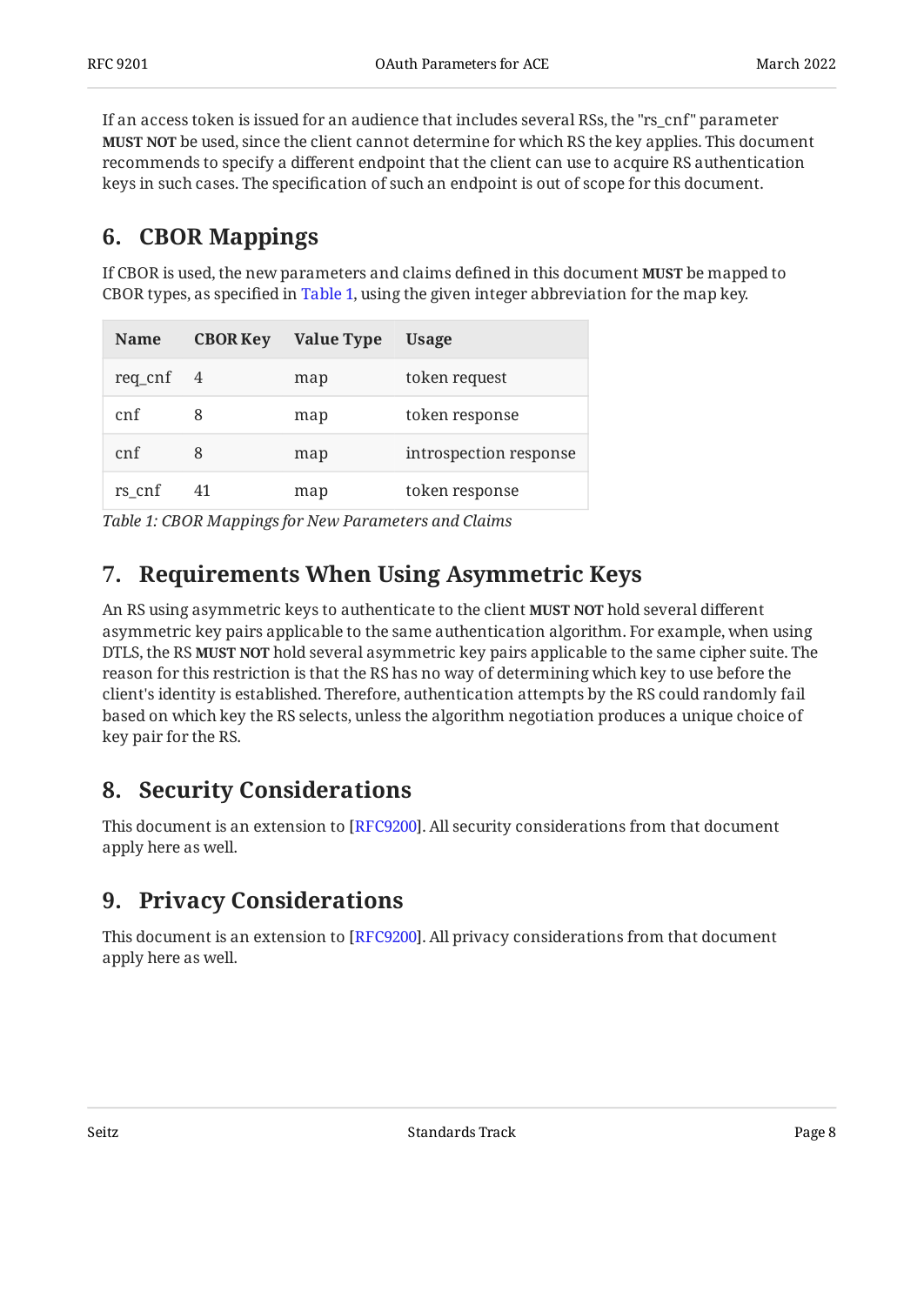#### <span id="page-8-1"></span><span id="page-8-0"></span>**[10. IANA Considerations](#page-8-0)**

#### **[10.1. OAuth Parameter Registration](#page-8-1)**

This section registers the following parameters in the "OAuth Parameters" registry : [[IANA.OAuthParameters](#page-9-10)]

Name: req\_cnf Parameter Usage Location: token request Change Controller: IETF Reference: [Section 5](#page-6-0) of RFC 9201

Name: rs\_cnf Parameter Usage Location: token response Change Controller: IETF Reference: [Section 5](#page-6-0) of RFC 9201

Name: cnf Parameter Usage Location: token response Change Controller: IETF Reference: [Section 5](#page-6-0) of RFC 9201

#### <span id="page-8-2"></span>**[10.2. OAuth Parameters CBOR Mappings Registration](#page-8-2)**

This section registers the following parameter mappings in the "OAuth Parameters CBOR Mappings"registry established in Section 8.10 of [RFC9200].

Name: req\_cnf CBOR Key: 4 Value Type: map Reference: [Section 3.1](#page-2-3) of RFC 9201 Original specification: RFC 9201

Name: cnf CBOR Key: 8 Value Type: map Reference: [Section 3.2](#page-3-0) of RFC 9201 Original specification: RFC 9201

Name: rs\_cnf CBOR Key: 41 Value Type: map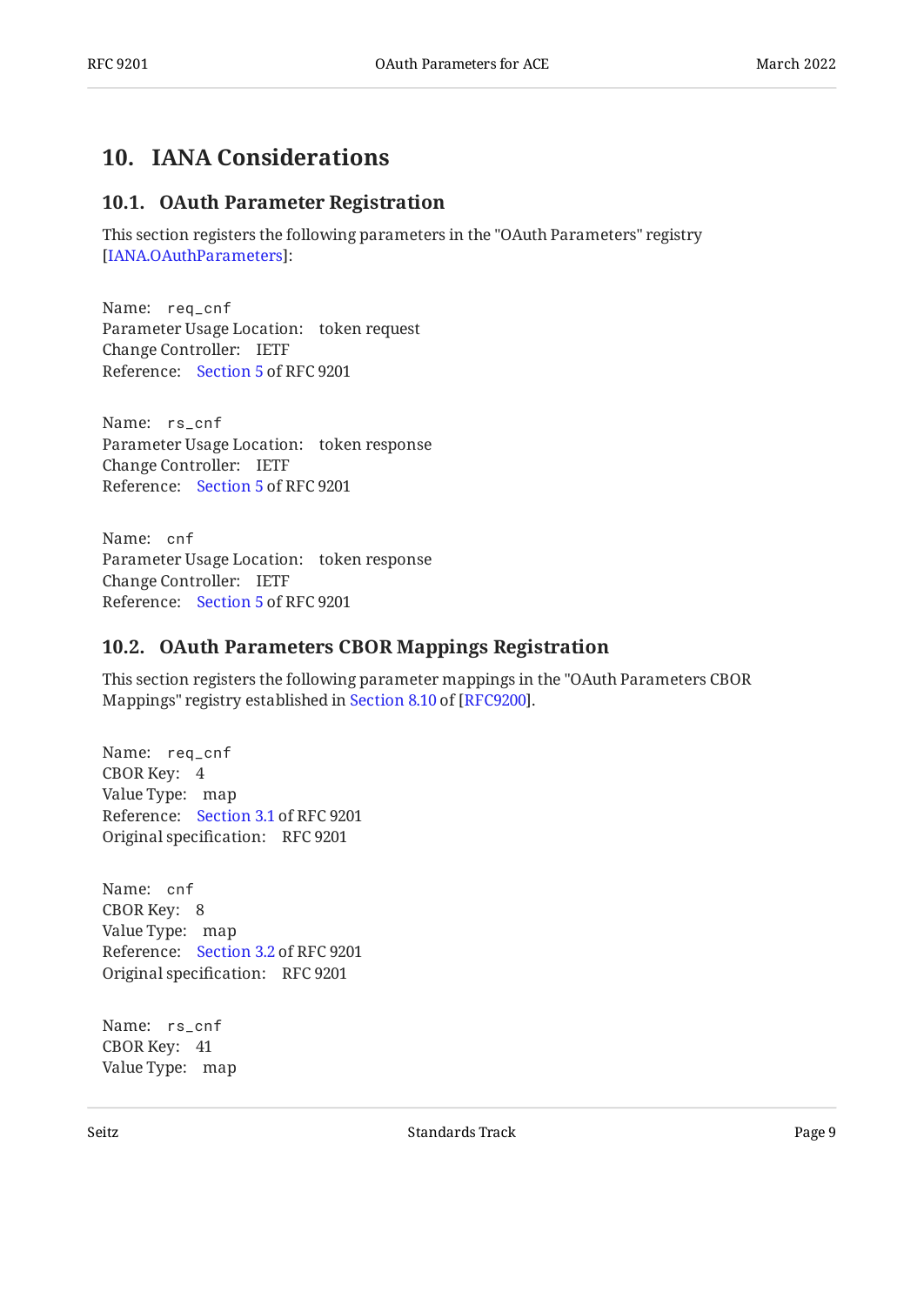Reference: [Section 3.2](#page-3-0) of RFC 9201 Original specification: RFC 9201

#### <span id="page-9-0"></span>**[10.3. OAuth Token Introspection Response CBOR Mappings Registration](#page-9-0)**

This section registers the following parameter mapping in the "OAuth Token Introspection ResponseCBOR Mappings" registry established in Section 8.12 of [RFC9200].

Name: cnf CBOR Key: 8 Value Type: map Reference: [Section 4](#page-5-0) of RFC 9201 Original specification: [\[RFC8705](#page-9-9)]

#### <span id="page-9-2"></span><span id="page-9-1"></span>**[11. References](#page-9-1)**

#### **[11.1. Normative References](#page-9-2)**

- <span id="page-9-10"></span><span id="page-9-9"></span><span id="page-9-8"></span><span id="page-9-7"></span><span id="page-9-6"></span><span id="page-9-5"></span><span id="page-9-4"></span><span id="page-9-3"></span>**[IANA.OAuthParameters]** IANA, "OAuth Parameters", [<https://www.iana.org/assignments/](https://www.iana.org/assignments/oauth-parameters) . [oauth-parameters](https://www.iana.org/assignments/oauth-parameters)>
	- **[RFC2119]** Bradner, S., "Key words for use in RFCs to Indicate Requirement Levels", BCP 14, RFC 2119, DOI 10.17487/RFC2119, March 1997, [<https://www.rfc-editor.org/info/](https://www.rfc-editor.org/info/rfc2119) . [rfc2119](https://www.rfc-editor.org/info/rfc2119)>
	- **[RFC6749]** Hardt, D., Ed., "The OAuth 2.0 Authorization Framework", RFC 6749, DOI 10.17487/ RFC6749, October 2012, [<https://www.rfc-editor.org/info/rfc6749](https://www.rfc-editor.org/info/rfc6749)>.
	- **[RFC7800]** Jones, M., Bradley, J., and H. Tschofenig, "Proof-of-Possession Key Semantics for JSON Web Tokens (JWTs)", RFC 7800, DOI 10.17487/RFC7800, April 2016, <[https://](https://www.rfc-editor.org/info/rfc7800) . [www.rfc-editor.org/info/rfc7800>](https://www.rfc-editor.org/info/rfc7800)
	- **[RFC8152]** Schaad, J., "CBOR Object Signing and Encryption (COSE)", RFC 8152, DOI 10.17487/ RFC8152, July 2017, <https://www.rfc-editor.org/info/rfc8152>.
	- **[RFC8174]** Leiba, B., "Ambiguity of Uppercase vs Lowercase in RFC 2119 Key Words", BCP 14, RFC 8174, DOI 10.17487/RFC8174, May 2017, <[https://www.rfc-editor.org/info/](https://www.rfc-editor.org/info/rfc8174) . [rfc8174](https://www.rfc-editor.org/info/rfc8174)>
	- **[RFC8259]** Bray, T., Ed., "The JavaScript Object Notation (JSON) Data Interchange Format", STD 90, RFC 8259, DOI 10.17487/RFC8259, December 2017, [<https://www.rfc-](https://www.rfc-editor.org/info/rfc8259). [editor.org/info/rfc8259](https://www.rfc-editor.org/info/rfc8259)>
	- **[RFC8705]** Campbell, B., Bradley, J., Sakimura, N., and T. Lodderstedt, "OAuth 2.0 Mutual-TLS Client Authentication and Certificate-Bound Access Tokens", RFC 8705, DOI 10.17487/RFC8705, February 2020, <https://www.rfc-editor.org/info/rfc8705>.